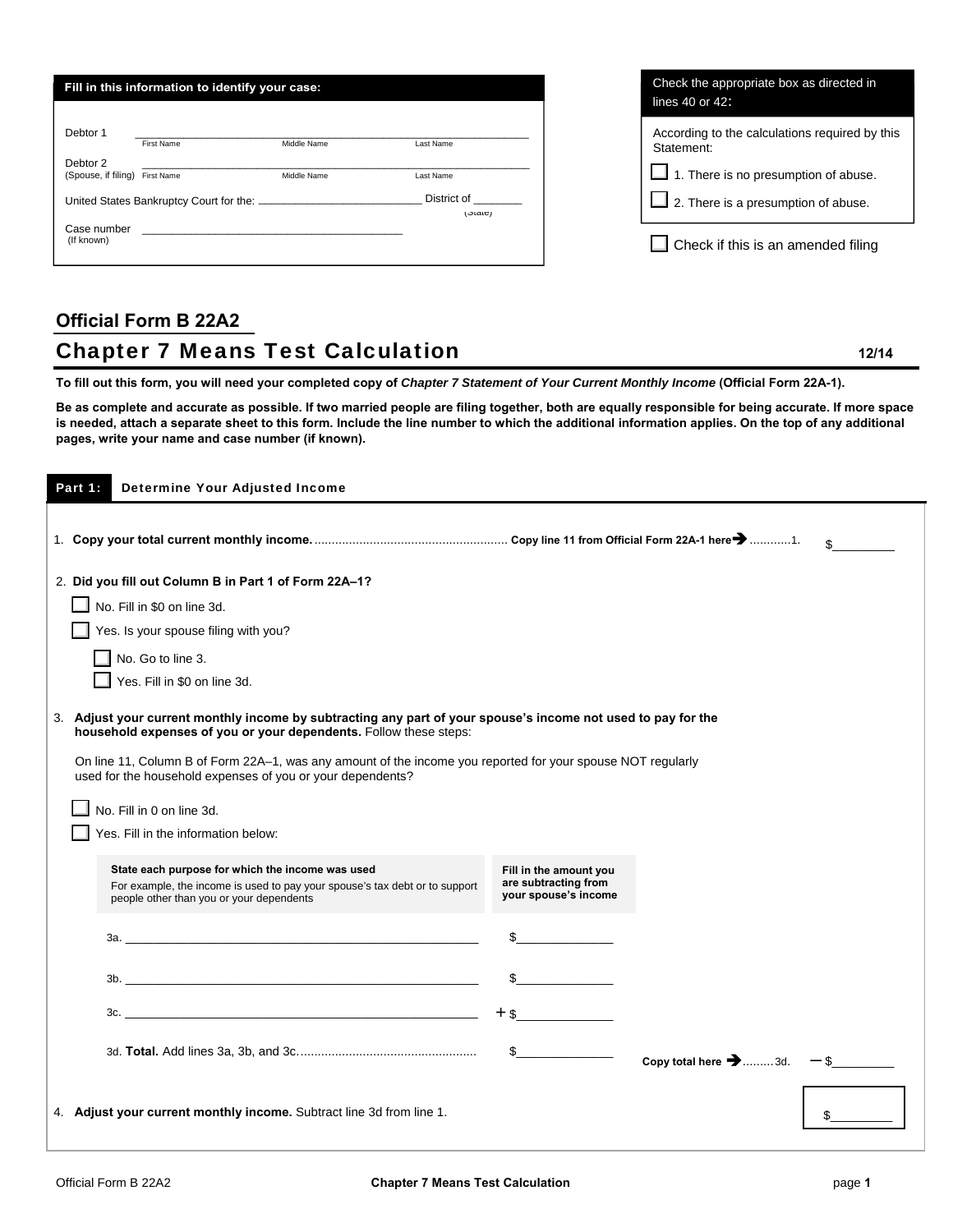# Part 2: Calculate Your Deductions from Your Income

**The Internal Revenue Service (IRS) issues National and Local Standards for certain expense amounts. Use these amounts to answer the questions in lines 6-15. To find the IRS standards, go online using the link specified in the separate instructions for this form. This information may also be available at the bankruptcy clerk's office.** 

Deduct the expense amounts set out in lines 6-15 regardless of your actual expense. In later parts of the form, you will use some of your actual expenses if they are higher than the standards. Do not deduct any amounts that you subtracted from your spouse's income in line 3 and do not deduct any operating expenses that you subtracted from income in lines 5 and 6 of Form 22A–1.

If your expenses differ from month to month, enter the average expense.

Whenever this part of the form refers to *you*, it means both you and your spouse if Column B of Form 22A–1 is filled in.

## 5. **The number of people used in determining your deductions from income**

Fill in the number of people who could be claimed as exemptions on your federal income tax return, plus the number of any additional dependents whom you support. This number may be different from the number of people in your household.

**National Standards** You must use the IRS National Standards to answer the questions in lines 6-7.

- 6. **Food, clothing, and other items:** Using the number of people you entered in line 5 and the IRS National Standards, fill in the dollar amount for food, clothing, and other items.
- 7. **Out-of-pocket health care allowance:** Using the number of people you entered in line 5 and the IRS National Standards, fill in the dollar amount for out-of-pocket health care. The number of people is split into two categories—people who are under 65 and people who are 65 or older—because older people have a higher IRS allowance for health care costs. If your actual expenses are higher than this IRS amount, you may deduct the additional amount on line 22.

| People who are under 65 years of age                  |                                                                                                                                                                                                                                                                                                  |                                            |                 |
|-------------------------------------------------------|--------------------------------------------------------------------------------------------------------------------------------------------------------------------------------------------------------------------------------------------------------------------------------------------------|--------------------------------------------|-----------------|
| Out-of-pocket health care allowance per person<br>7а. | \$                                                                                                                                                                                                                                                                                               |                                            |                 |
| Number of people who are under 65<br>7b.              | $\mathsf{X}$ and $\mathsf{X}$ and $\mathsf{X}$ and $\mathsf{X}$ are $\mathsf{X}$ and $\mathsf{X}$ and $\mathsf{X}$ are $\mathsf{X}$ and $\mathsf{X}$ are $\mathsf{X}$ and $\mathsf{X}$ are $\mathsf{X}$ and $\mathsf{X}$ are $\mathsf{X}$ and $\mathsf{X}$ are $\mathsf{X}$ and $\mathsf{X}$ are |                                            |                 |
| Subtotal. Multiply line 7a by line 7b.<br>7c.         |                                                                                                                                                                                                                                                                                                  | Copy line 7c<br>here $\blacktriangleright$ | \$              |
|                                                       |                                                                                                                                                                                                                                                                                                  |                                            |                 |
| People who are 65 years of age or older               |                                                                                                                                                                                                                                                                                                  |                                            |                 |
| Out-of-pocket health care allowance per person<br>7d. | \$                                                                                                                                                                                                                                                                                               |                                            |                 |
| Number of people who are 65 or older<br>7e.           | $\times$                                                                                                                                                                                                                                                                                         |                                            |                 |
| Subtotal. Multiply line 7d by line 7e.<br>7f.         | \$                                                                                                                                                                                                                                                                                               | Copy line 7f<br>here $\rightarrow$ + \$    |                 |
| 7q.                                                   |                                                                                                                                                                                                                                                                                                  |                                            | Copy total here |
|                                                       |                                                                                                                                                                                                                                                                                                  |                                            |                 |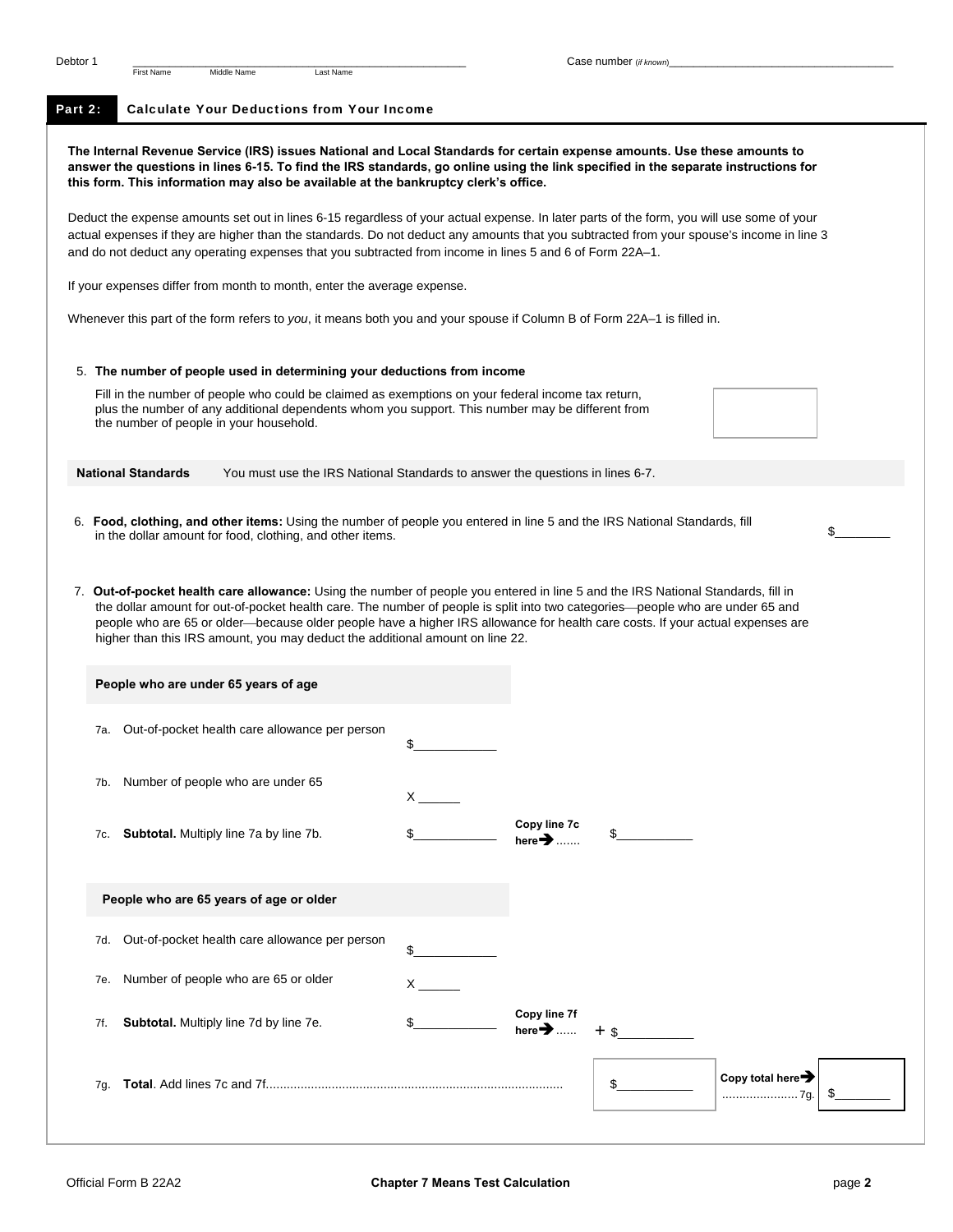**Local Standards** You must use the IRS Local Standards to answer the questions in lines 8-15. **Based on information from the IRS, the U.S. Trustee Program has divided the IRS Local Standard for housing for bankruptcy purposes into two parts: Housing and utilities – Insurance and operating expenses** 

■ Housing and utilities – Mortgage or rent expenses

### **To answer the questions in lines 8-9, use the U.S. Trustee Program chart.**

To find the chart, go online using the link specified in the separate instructions for this form. This chart may also be available at the bankruptcy clerk's office.

8. **Housing and utilities – Insurance and operating expenses:** Using the number of people you entered in line 5, fill in the dollar amount listed for your county for insurance and operating expenses.  $\qquad$ 

## 9. **Housing and utilities – Mortgage or rent expenses:**

- 9a. Using the number of people you entered in line 5, fill in the dollar amount listed for your county for mortgage or rent expenses. 9a. \$\_\_\_\_\_\_\_\_\_\_\_
- 9b. Total average monthly payment for all mortgages and other debts secured by your home.

To calculate the total average monthly payment, add all amounts that are contractually due to each secured creditor in the 60 months after you file for bankruptcy. Then divide by 60.

|                 | Name of the creditor                                                                                                                                                                                           | Average monthly<br>payment |                                    |                                       |
|-----------------|----------------------------------------------------------------------------------------------------------------------------------------------------------------------------------------------------------------|----------------------------|------------------------------------|---------------------------------------|
|                 |                                                                                                                                                                                                                | \$                         |                                    |                                       |
|                 |                                                                                                                                                                                                                | \$                         |                                    |                                       |
|                 |                                                                                                                                                                                                                | ٠<br>\$                    |                                    |                                       |
|                 | 9b. Total average monthly payment                                                                                                                                                                              |                            | Copy line 9b<br>here $\rightarrow$ | Repeat this<br>amount on<br>line 33a. |
| 9c.             | Net mortgage or rent expense.                                                                                                                                                                                  |                            |                                    |                                       |
|                 | Subtract line 9b (total average monthly payment) from line 9a (mortgage or                                                                                                                                     |                            |                                    | Copy                                  |
|                 | rent expense). If this amount is less than \$0, enter \$0.                                                                                                                                                     |                            | 9c.                                | \$<br>line 9c<br>here $\rightarrow$   |
| Explain<br>why: | 10. If you claim that the U.S. Trustee Program's division of the IRS Local Standard for housing is incorrect and affects<br>the calculation of your monthly expenses, fill in any additional amount you claim. |                            |                                    | \$                                    |
|                 | 11. Local transportation expenses: Check the number of vehicles for which you claim an ownership or operating expense.                                                                                         |                            |                                    |                                       |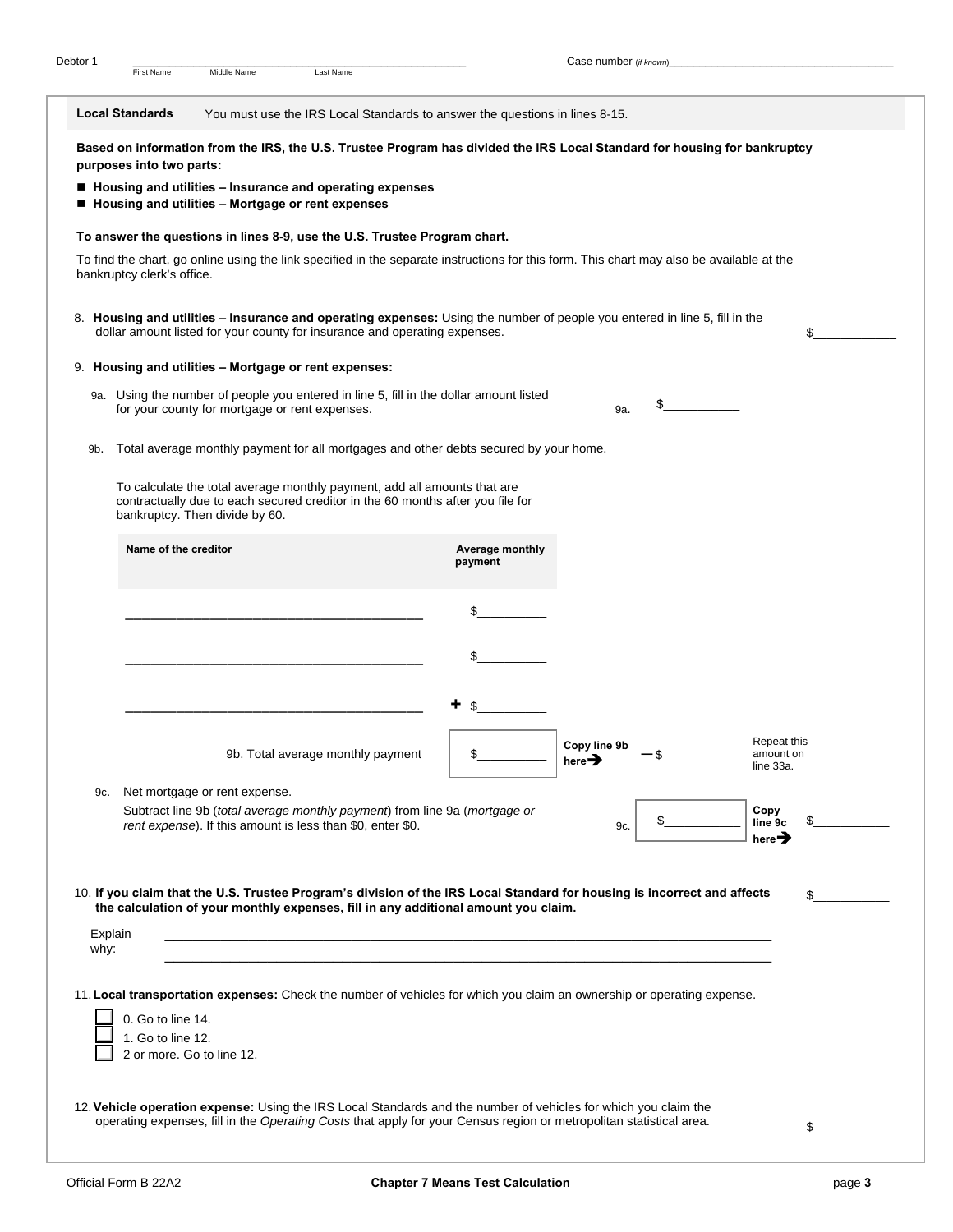|      | Vehicle 1 | <b>Describe Vehicle 1:</b>                                                                                                                                          | <u> 1989 - Johann Stoff, amerikansk politiker (d. 1989)</u>                                                                                                                                                                                                 |                                |                                                        |    |
|------|-----------|---------------------------------------------------------------------------------------------------------------------------------------------------------------------|-------------------------------------------------------------------------------------------------------------------------------------------------------------------------------------------------------------------------------------------------------------|--------------------------------|--------------------------------------------------------|----|
| 13a. |           | Ownership or leasing costs using IRS Local Standard                                                                                                                 |                                                                                                                                                                                                                                                             | 13a.                           | \$                                                     |    |
|      |           | 13b. Average monthly payment for all debts secured by Vehicle 1.<br>Do not include costs for leased vehicles.<br>after you filed for bankruptcy. Then divide by 60. | To calculate the average monthly payment here and on line 13e, add all<br>amounts that are contractually due to each secured creditor in the 60 months                                                                                                      |                                |                                                        |    |
|      |           | Name of each creditor for Vehicle 1                                                                                                                                 | Average monthly<br>payment                                                                                                                                                                                                                                  |                                |                                                        |    |
|      |           |                                                                                                                                                                     | \$                                                                                                                                                                                                                                                          | Copy 13b<br>here $\rightarrow$ | Repeat this<br>amount on<br>line 33b.                  |    |
|      |           | 13c. Net Vehicle 1 ownership or lease expense                                                                                                                       | Subtract line 13b from line 13a. If this amount is less than \$0, enter \$0.                                                                                                                                                                                | 13c.                           | Copy net<br>Vehicle 1<br>expense<br>here $\mathbf{m}$  | \$ |
|      |           |                                                                                                                                                                     |                                                                                                                                                                                                                                                             |                                |                                                        |    |
|      | Vehicle 2 | <b>Describe Vehicle 2:</b>                                                                                                                                          | <u> 1989 - Johann John Stoff, deutscher Stoffen und der Stoffen und der Stoffen und der Stoffen und der Stoffen u</u>                                                                                                                                       |                                |                                                        |    |
|      |           | 13d. Ownership or leasing costs using IRS Local Standard                                                                                                            |                                                                                                                                                                                                                                                             | 13d.                           | \$                                                     |    |
|      |           | 13e. Average monthly payment for all debts secured by Vehicle 2. Do not<br>include costs for leased vehicles.                                                       |                                                                                                                                                                                                                                                             |                                |                                                        |    |
|      |           | Name of each creditor for Vehicle 2                                                                                                                                 | Average monthly<br>payment                                                                                                                                                                                                                                  |                                |                                                        |    |
|      |           |                                                                                                                                                                     |                                                                                                                                                                                                                                                             | Copy 13e<br>here $\rightarrow$ | Repeat this<br>amount on<br>line 33c.                  |    |
|      |           | 13f. Net Vehicle 2 ownership or lease expense<br>Subtract line 13e from 13d. If this amount is less than \$0, enter \$0.                                            |                                                                                                                                                                                                                                                             | 13f.                           | Copy net<br>Vehicle 2<br>expense<br>here $\rightarrow$ | \$ |
|      |           |                                                                                                                                                                     | 14. Public transportation expense: If you claimed 0 vehicles in line 11, using the IRS Local Standards, fill in the Public<br>Transportation expense allowance regardless of whether you use public transportation.                                         |                                |                                                        | \$ |
|      |           |                                                                                                                                                                     | 15. Additional public transportation expense: If you claimed 1 or more vehicles in line 11 and if you claim that you may also<br>deduct a public transportation expense, you may fill in what you believe is the appropriate expense, but you may not claim |                                |                                                        |    |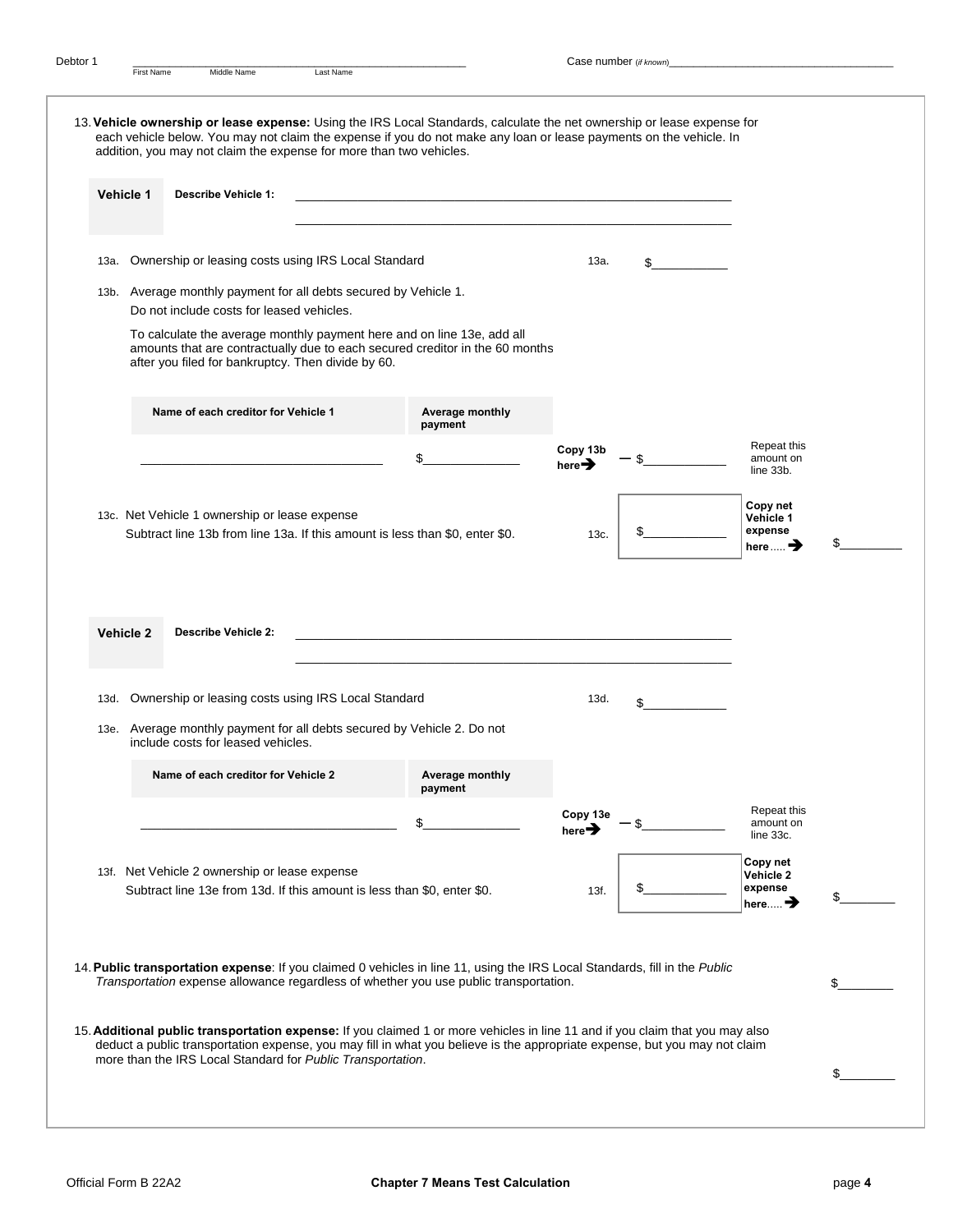| <b>Other Necessary Expenses</b>                    | In addition to the expense deductions listed above, you are allowed your monthly expenses for<br>the following IRS categories.                                                                                                                                                                                                                                                                                                                                      |              |
|----------------------------------------------------|---------------------------------------------------------------------------------------------------------------------------------------------------------------------------------------------------------------------------------------------------------------------------------------------------------------------------------------------------------------------------------------------------------------------------------------------------------------------|--------------|
|                                                    | 16. Taxes: The total monthly amount that you will actually owe for federal, state and local taxes, such as income taxes, self-<br>employment taxes, social security taxes, and Medicare taxes. You may include the monthly amount withheld from your<br>pay for these taxes. However, if you expect to receive a tax refund, you must divide the expected refund by 12 and<br>subtract that number from the total monthly amount that is withheld to pay for taxes. | $\mathbb{S}$ |
| Do not include real estate, sales, or use taxes.   |                                                                                                                                                                                                                                                                                                                                                                                                                                                                     |              |
| union dues, and uniform costs.                     | 17. <b>Involuntary deductions:</b> The total monthly payroll deductions that your job requires, such as retirement contributions,                                                                                                                                                                                                                                                                                                                                   |              |
|                                                    | Do not include amounts that are not required by your job, such as voluntary 401(k) contributions or payroll savings.                                                                                                                                                                                                                                                                                                                                                | \$           |
|                                                    | 18. Life insurance: The total monthly premiums that you pay for your own term life insurance. If two married people are filing<br>together, include payments that you make for your spouse's term life insurance. Do not include premiums for life<br>insurance on your dependents, for a non-filing spouse's life insurance, or for any form of life insurance other than term.                                                                                    | \$           |
|                                                    |                                                                                                                                                                                                                                                                                                                                                                                                                                                                     |              |
| agency, such as spousal or child support payments. | 19. Court-ordered payments: The total monthly amount that you pay as required by the order of a court or administrative                                                                                                                                                                                                                                                                                                                                             |              |
|                                                    | Do not include payments on past due obligations for spousal or child support. You will list these obligations in line 35.                                                                                                                                                                                                                                                                                                                                           | \$           |
| as a condition for your job, or                    | 20. <b>Education:</b> The total monthly amount that you pay for education that is either required:                                                                                                                                                                                                                                                                                                                                                                  |              |
|                                                    | ■ for your physically or mentally challenged dependent child if no public education is available for similar services.                                                                                                                                                                                                                                                                                                                                              | \$           |
|                                                    | 21. Childcare: The total monthly amount that you pay for childcare, such as babysitting, daycare, nursery, and preschool.<br>Do not include payments for any elementary or secondary school education.                                                                                                                                                                                                                                                              | \$           |
|                                                    |                                                                                                                                                                                                                                                                                                                                                                                                                                                                     |              |
|                                                    | 22. Additional health care expenses, excluding insurance costs: The monthly amount that you pay for health care that<br>is required for the health and welfare of you or your dependents and that is not reimbursed by insurance or paid by a<br>health savings account. Include only the amount that is more than the total entered in line 7.                                                                                                                     |              |
|                                                    | Payments for health insurance or health savings accounts should be listed only in line 25.                                                                                                                                                                                                                                                                                                                                                                          | \$           |
| is not reimbursed by your employer.                | 23. Optional telephones and telephone services: The total monthly amount that you pay for telecommunication services for<br>you and your dependents, such as pagers, call waiting, caller identification, special long distance, or business cell phone<br>service, to the extent necessary for your health and welfare or that of your dependents or for the production of income, if it                                                                           | +<br>\$      |
|                                                    | Do not include payments for basic home telephone, internet and cell phone service. Do not include self-employment<br>expenses, such as those reported on line 5 of Official Form 22A-1, or any amount you previously deducted.                                                                                                                                                                                                                                      |              |
|                                                    | 24. Add all of the expenses allowed under the IRS expense allowances.                                                                                                                                                                                                                                                                                                                                                                                               |              |
| Add lines 6 through 23.                            |                                                                                                                                                                                                                                                                                                                                                                                                                                                                     | \$           |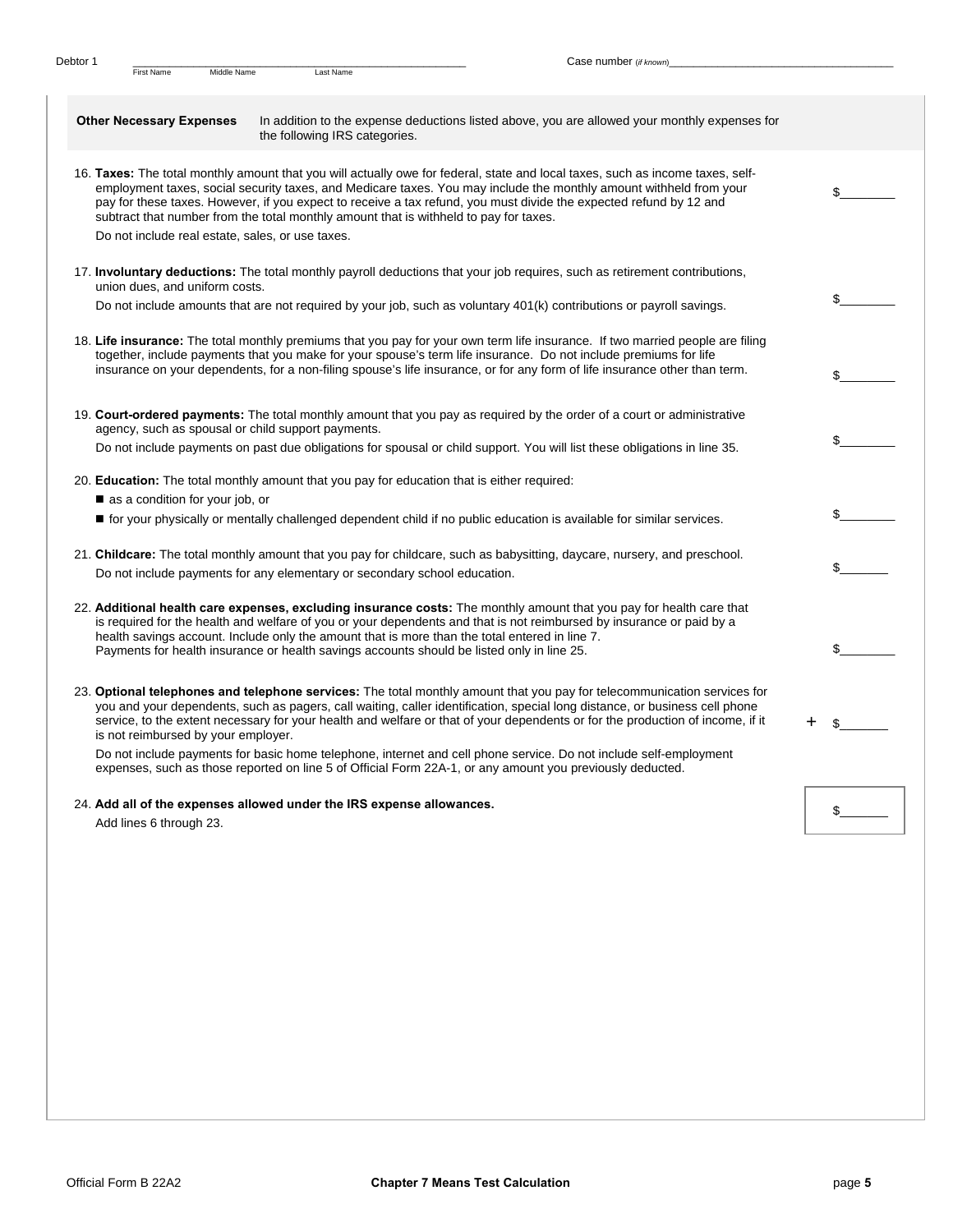|       |                                                                        |           |                                                                                                                                                                                                                   | Case number (if known)                                                                                                        |    |
|-------|------------------------------------------------------------------------|-----------|-------------------------------------------------------------------------------------------------------------------------------------------------------------------------------------------------------------------|-------------------------------------------------------------------------------------------------------------------------------|----|
|       | <b>First Name</b><br>Middle Name                                       | Last Name |                                                                                                                                                                                                                   |                                                                                                                               |    |
|       | <b>Additional Expense Deductions</b>                                   |           | These are additional deductions allowed by the Means Test.<br>Note: Do not include any expense allowances listed in lines 6-24.                                                                                   |                                                                                                                               |    |
|       | dependents.                                                            |           | 25. Health insurance, disability insurance, and health savings account expenses. The monthly expenses for health                                                                                                  | insurance, disability insurance, and health savings accounts that are reasonably necessary for yourself, your spouse, or your |    |
|       | Health insurance                                                       |           | \$                                                                                                                                                                                                                |                                                                                                                               |    |
|       | Disability insurance                                                   |           |                                                                                                                                                                                                                   |                                                                                                                               |    |
|       | Health savings account                                                 |           |                                                                                                                                                                                                                   |                                                                                                                               |    |
| Total |                                                                        |           | \$                                                                                                                                                                                                                |                                                                                                                               | \$ |
|       | Do you actually spend this total amount?                               |           |                                                                                                                                                                                                                   |                                                                                                                               |    |
|       | No. How much do you actually spend?<br>Yes                             |           | \$                                                                                                                                                                                                                |                                                                                                                               |    |
|       |                                                                        |           | 26. Continued contributions to the care of household or family members. The actual monthly expenses that you will<br>your household or member of your immediate family who is unable to pay for such expenses.    | continue to pay for the reasonable and necessary care and support of an elderly, chronically ill, or disabled member of       | \$ |
|       |                                                                        |           | of you and your family under the Family Violence Prevention and Services Act or other federal laws that apply.                                                                                                    | 27. Protection against family violence. The reasonably necessary monthly expenses that you incur to maintain the safety       | \$ |
|       | By law, the court must keep the nature of these expenses confidential. |           |                                                                                                                                                                                                                   |                                                                                                                               |    |
|       | allowance on line 8.                                                   |           | 28. Additional home energy costs. Your home energy costs are included in your non-mortgage housing and utilities                                                                                                  |                                                                                                                               |    |
|       |                                                                        |           | housing and utilities allowance, then fill in the excess amount of home energy costs.                                                                                                                             | If you believe that you have home energy costs that are more than the home energy costs included in the non-mortgage          | \$ |
|       | claimed is reasonable and necessary.                                   |           |                                                                                                                                                                                                                   | You must give your case trustee documentation of your actual expenses, and you must show that the additional amount           |    |
|       | elementary or secondary school.                                        |           | per child) that you pay for your dependent children who are younger than 18 years old to attend a private or public                                                                                               | 29. Education expenses for dependent children who are younger than 18. The monthly expenses (not more than \$156.25*          | \$ |
|       | reasonable and necessary and not already accounted for in lines 6-23.  |           |                                                                                                                                                                                                                   | You must give your case trustee documentation of your actual expenses, and you must explain why the amount claimed is         |    |
|       |                                                                        |           | * Subject to adjustment on 4/01/16, and every 3 years after that for cases begun on or after the date of adjustment.                                                                                              |                                                                                                                               |    |
|       | 5% of the food and clothing allowances in the IRS National Standards.  |           | 30. Additional food and clothing expense. The monthly amount by which your actual food and clothing expenses are                                                                                                  | higher than the combined food and clothing allowances in the IRS National Standards. That amount cannot be more than          | \$ |
|       |                                                                        |           |                                                                                                                                                                                                                   | To find a chart showing the maximum additional allowance, go online using the link specified in the separate instructions for |    |
|       |                                                                        |           |                                                                                                                                                                                                                   |                                                                                                                               |    |
|       |                                                                        |           | this form. This chart may also be available at the bankruptcy clerk's office.<br>You must show that the additional amount claimed is reasonable and necessary.                                                    |                                                                                                                               |    |
|       |                                                                        |           | 31. Continuing charitable contributions. The amount that you will continue to contribute in the form of cash or financial<br>instruments to a religious or charitable organization. 26 U.S.C. $\S$ 170(c)(1)-(2). |                                                                                                                               | \$ |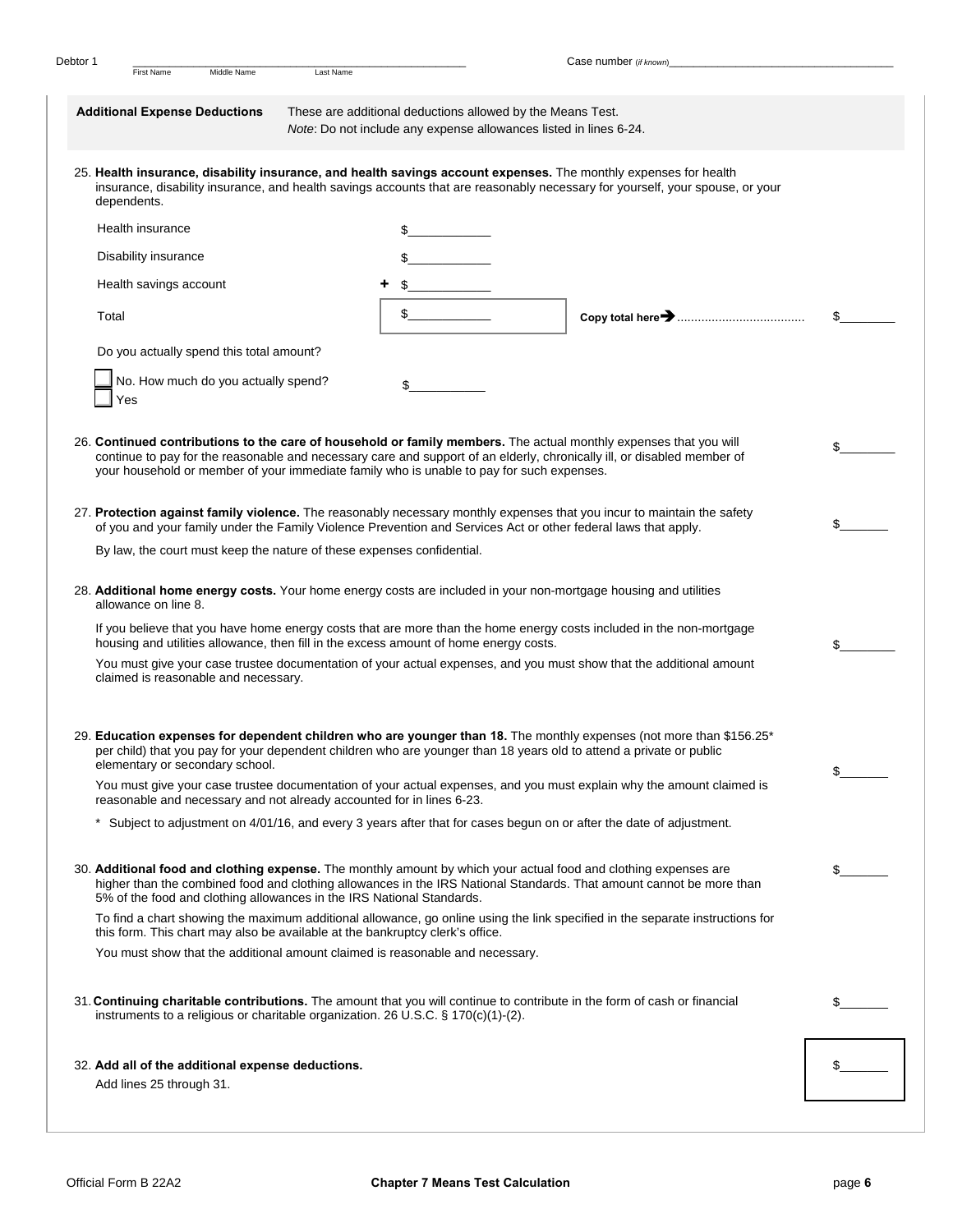| <b>Deductions for Debt Payment</b>                                                                                                                                                                                              |                  |                        |                                             |                                |                               |                                  |    |
|---------------------------------------------------------------------------------------------------------------------------------------------------------------------------------------------------------------------------------|------------------|------------------------|---------------------------------------------|--------------------------------|-------------------------------|----------------------------------|----|
| 33. For debts that are secured by an interest in property that you own, including home mortgages, vehicle<br>loans, and other secured debt, fill in lines 33a through 33g.                                                      |                  |                        |                                             |                                |                               |                                  |    |
| To calculate the total average monthly payment, add all amounts that are contractually due to each secured                                                                                                                      |                  |                        |                                             |                                |                               |                                  |    |
| creditor in the 60 months after you file for bankruptcy. Then divide by 60.                                                                                                                                                     |                  |                        |                                             |                                |                               |                                  |    |
|                                                                                                                                                                                                                                 |                  |                        |                                             |                                | Average monthly<br>payment    |                                  |    |
| Mortgages on your home:                                                                                                                                                                                                         |                  |                        |                                             |                                | \$                            |                                  |    |
|                                                                                                                                                                                                                                 |                  |                        |                                             |                                |                               |                                  |    |
| Loans on your first two vehicles:                                                                                                                                                                                               |                  |                        |                                             |                                |                               |                                  |    |
|                                                                                                                                                                                                                                 |                  |                        |                                             |                                |                               |                                  |    |
|                                                                                                                                                                                                                                 |                  |                        |                                             |                                | $\mathbb{S}$                  |                                  |    |
| Name of each creditor for other secured debt                                                                                                                                                                                    |                  | the debt               | Identify property that secures Does payment | include taxes or<br>insurance? |                               |                                  |    |
| 33d.                                                                                                                                                                                                                            |                  |                        |                                             | No<br>Yes                      |                               |                                  |    |
| 33e.                                                                                                                                                                                                                            |                  |                        |                                             | No.<br>Yes                     |                               |                                  |    |
|                                                                                                                                                                                                                                 |                  |                        |                                             | No<br>Yes                      | $+$ \$                        |                                  |    |
|                                                                                                                                                                                                                                 |                  |                        |                                             |                                | $\frac{1}{2}$                 | Copy total<br>here $\rightarrow$ | \$ |
| 34. Are any debts that you listed in line 33 secured by your primary residence, a vehicle,<br>or other property necessary for your support or the support of your dependents?<br>No. Go to line 35.                             |                  |                        |                                             |                                |                               |                                  |    |
| Yes. State any amount that you must pay to a creditor, in addition to the payments<br>listed in line 33, to keep possession of your property (called the cure amount).<br>Next, divide by 60 and fill in the information below. |                  |                        |                                             |                                |                               |                                  |    |
| Name of the creditor                                                                                                                                                                                                            | secures the debt | Identify property that | <b>Total cure</b><br>amount                 |                                | <b>Monthly cure</b><br>amount |                                  |    |
|                                                                                                                                                                                                                                 |                  |                        | \$                                          | $\div 60 =$                    | \$                            |                                  |    |
|                                                                                                                                                                                                                                 |                  |                        | \$                                          | $\div 60 =$                    | \$                            |                                  |    |
|                                                                                                                                                                                                                                 |                  |                        | \$                                          | $\div 60 =$                    | $+$ \$                        |                                  |    |
|                                                                                                                                                                                                                                 |                  |                        |                                             | Total                          | \$_                           | Copy total<br>here $\rightarrow$ | \$ |
| 35. Do you owe any priority claims such as a priority tax, child support, or alimony –<br>that are past due as of the filing date of your bankruptcy case? 11 U.S.C. § 507.                                                     |                  |                        |                                             |                                |                               |                                  |    |
| No. Go to line 36.<br>Yes. Fill in the total amount of all of these priority claims. Do not include current or<br>ongoing priority claims, such as those you listed in line 19.                                                 |                  |                        |                                             |                                |                               |                                  |    |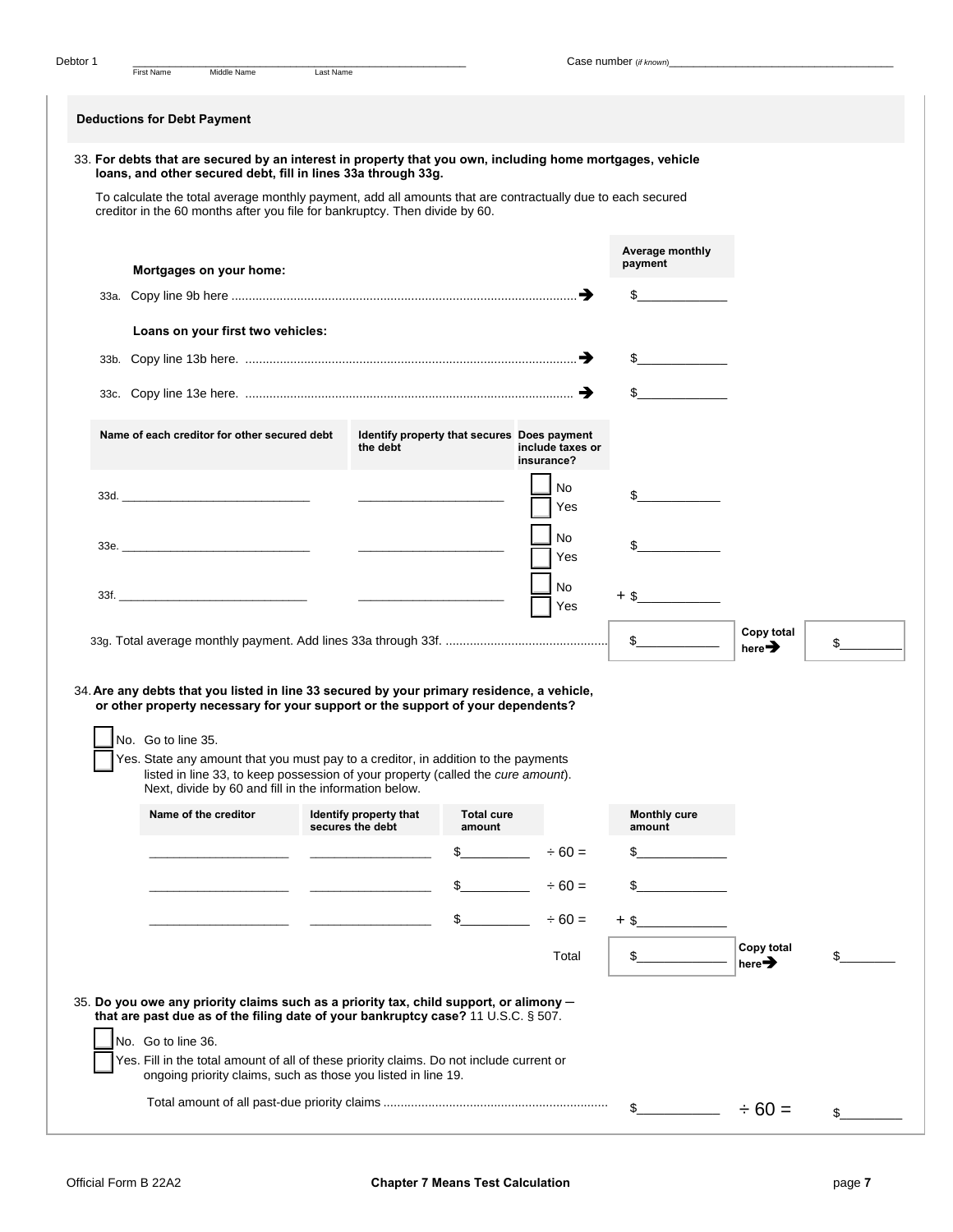|                         | 36. Are you eligible to file a case under Chapter 13? 11 U.S.C. § 109(e).<br>For more information, go online using the link for Bankruptcy Basics specified in the separate<br>instructions for this form. Bankruptcy Basics may also be available at the bankruptcy clerk's office. |                                            |      |                                        |    |
|-------------------------|--------------------------------------------------------------------------------------------------------------------------------------------------------------------------------------------------------------------------------------------------------------------------------------|--------------------------------------------|------|----------------------------------------|----|
|                         | No. Go to line 37.                                                                                                                                                                                                                                                                   |                                            |      |                                        |    |
|                         | Yes. Fill in the following information.                                                                                                                                                                                                                                              |                                            |      |                                        |    |
|                         | Projected monthly plan payment if you were filing under Chapter 13                                                                                                                                                                                                                   | \$                                         |      |                                        |    |
|                         | Current multiplier for your district as stated on the list issued by the<br>Administrative Office of the United States Courts (for districts in Alabama and<br>North Carolina) or by the Executive Office for United States Trustees (for all<br>other districts).                   | X.                                         |      |                                        |    |
|                         | To find a list of district multipliers that includes your district, go online using the<br>link specified in the separate instructions for this form. This list may also be<br>available at the bankruptcy clerk's office.                                                           |                                            |      |                                        |    |
|                         | Average monthly administrative expense if you were filing under Chapter 13                                                                                                                                                                                                           | $\frac{2}{2}$                              |      | Copy total<br>here $\rightarrow$       | \$ |
|                         | 37. Add all of the deductions for debt payment.<br>Add lines 33g through 36.                                                                                                                                                                                                         |                                            |      |                                        | \$ |
|                         | <b>Total Deductions from Income</b>                                                                                                                                                                                                                                                  |                                            |      |                                        |    |
|                         | 38. Add all of the allowed deductions.                                                                                                                                                                                                                                               |                                            |      |                                        |    |
|                         | Copy line 24, All of the expenses allowed under IRS                                                                                                                                                                                                                                  | \$                                         |      |                                        |    |
|                         | Copy line 32, All of the additional expense deductions                                                                                                                                                                                                                               |                                            |      |                                        |    |
|                         | Copy line 37, All of the deductions for debt payment $+$ \$                                                                                                                                                                                                                          |                                            |      |                                        |    |
| <b>Total deductions</b> |                                                                                                                                                                                                                                                                                      | Copy total here $\rightarrow$              |      |                                        | \$ |
|                         |                                                                                                                                                                                                                                                                                      |                                            |      |                                        |    |
| Part 3:                 | Determine Whether There Is a Presumption of Abuse                                                                                                                                                                                                                                    |                                            |      |                                        |    |
|                         | 39. Calculate monthly disposable income for 60 months                                                                                                                                                                                                                                |                                            |      |                                        |    |
|                         | 39a. Copy line 4, adjusted current monthly income                                                                                                                                                                                                                                    |                                            |      |                                        |    |
| 39b.                    | Copy line 38, Total deductions                                                                                                                                                                                                                                                       |                                            |      |                                        |    |
| 39c.                    | Monthly disposable income. 11 U.S.C. § 707(b)(2).<br>Subtract line 39b from line 39a.                                                                                                                                                                                                | <b>Copy line</b><br>39c here $\rightarrow$ | \$   |                                        |    |
|                         |                                                                                                                                                                                                                                                                                      |                                            | x 60 |                                        |    |
|                         |                                                                                                                                                                                                                                                                                      |                                            | \$   | Copy<br>line 39d<br>here $\rightarrow$ |    |
|                         |                                                                                                                                                                                                                                                                                      |                                            |      |                                        |    |
|                         | 40. Find out whether there is a presumption of abuse. Check the box that applies:                                                                                                                                                                                                    |                                            |      |                                        |    |
|                         | The line 39d is less than \$7,475*. On the top of page 1 of this form, check box 1, There is no presumption of abuse. Go<br>to Part 5.                                                                                                                                               |                                            |      |                                        |    |
|                         | The line 39d is more than \$12,475*. On the top of page 1 of this form, check box 2, There is a presumption of abuse. You<br>may fill out Part 4 if you claim special circumstances. Then go to Part 5.                                                                              |                                            |      |                                        |    |
|                         | The line 39d is at least \$7,475*, but not more than \$12,475*. Go to line 41.                                                                                                                                                                                                       |                                            |      |                                        |    |